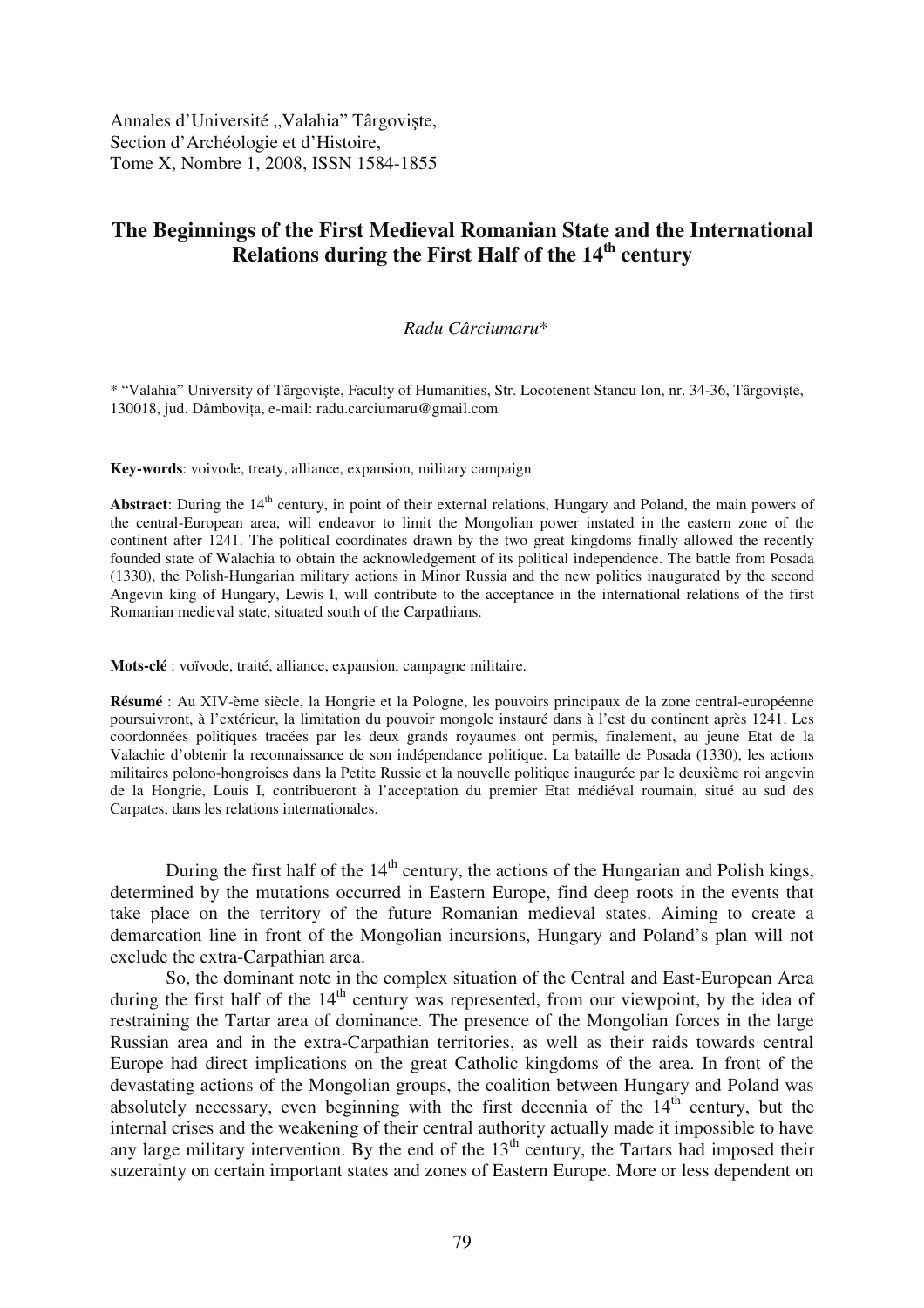it, Lithuania, the principality of Halici, the local Moldavian formations, Walachia, Bulgaria and even part of Serbia fully felt the Mongolian dominance (S. Papacostea, 1981).

Consequently, from our viewpoint, the dynastic crisis attested at the beginning of the new century, both in Hungary and in Poland, postponed for an interval of several decennia, both in Hungary and in Poland, the idea of restraining the area of the Mongolian dominance. In the kingdom of Saint Stephan, the period of collapse, which appeared soon after the defeat suffered at Mohi (1242), will attain its culminating point even from the first years of the  $14<sup>th</sup>$ century, when, with the death of King Andrew III, the Arpadian dynasty that had ruled Hungary for three centuries became extinct. Remained without any direct heirs to the throne, the Hungarian kingdom becomes an object of dispute for foreign dynasties. On the background of the fights for power between the two claimants, Otto of Bavaria and Charles-Robert of Anjou, internally, Hungary will go through a process of consolidation of its local centers of power, which will seriously affect the royal authority during the following decennia. One of the most significant examples is represented by Transylvania, where the voivode Ladislaus Kan will free himself from the tutorship exerted by Hungary, actively involving himself in the fights for the throne and managing even to imprison one of the claimants to the throne, the noble Otto of Bavaria (G. Popa-Lisseanu, C. Cihodaru, 1960). Pretending to accept the matrimonial alliance between his daughter and the feudal lord of German origin, Transylvania's voivode took the royal crown "for keeping" it. All was plotted, nevertheless, for Ladislaus Kan to obtain Hungary, as, soon after that, he will imprison Otto of Bavaria and marry his daughter to the heir of Serbian throne, prince Stefan Uros (I. Moga, 1948).

The situation of crisis of the kingdom was meant to worry as well the papacy, and its plans to fight against the pagans that continued to represent a threat at the borders of the Hungarian and Polish state being almost totally compromised. In order to mediate the conflict for the Hungarian throne and to hurry the re-launch of the anti-Mongolian actions, Cardinal Gentile was going to be sent to the kingdom of Prince Stephan. Soon after, the high prelate managed to obtain the acknowledgement of Charles-Robert as king of Hungary by the Legislative Assembly (S. Pascu, 1971), especially as the main counter-candidate, Otto of Bavaria, had lost, in our opinion, much of his internal support, after the moment of his imprisonment. Even so, Charles-Robert of Anjou was to be enthroned in royal Alba two years after these events, when, after an agreement with Ladislaus Kan, the marks of royalty, which had been held until then by the Transylvanian voivode, were sent to the Hungarian capital (S. Iosipescu, 1980). Lacking for the moment, the important support of the papacy (beginning with 1309 it saw its power isolated in Avignon, France), Charles-Robert of Anjou had to face the first extremely difficult moment of his reign, Hungary being divided into small enclaves of noblemen disputing their right to rule over different territories, to the expense of the central authority. The situation of the margin zones, namely Serbia, or that of the area beyond the Carpathians (Transylvania), controlled by the Hungarian royalty, before 1241, was also not encouraging for the Angevin crown.

In the Polish kingdom, the process of territorial recovery is attested a bit earlier, even from the first years of reign of Vladislav Lokietek (1305-1333), but it will bring about a series of complications in the relations with the Central-European states, which will delay Poland's beginning of the offensive on the eastern areas, dominated by the Mongolians.

The first conflict was to be opened by Poland against the Bohemian kingdom, which controlled most of Silesia, followed soon after that by the conflict against the Teutonic Order, which had consolidated its domination on Eastern Pomerania, and finally the one against the Brandernburg frontier comitat, which claimed western Pomerania (S. Papacostea, 1980).

The start of the territorial recovery process in Hungary focused on Transylvania, especially as the restoration of the dominance over the intra-Carpathian voivodate opened as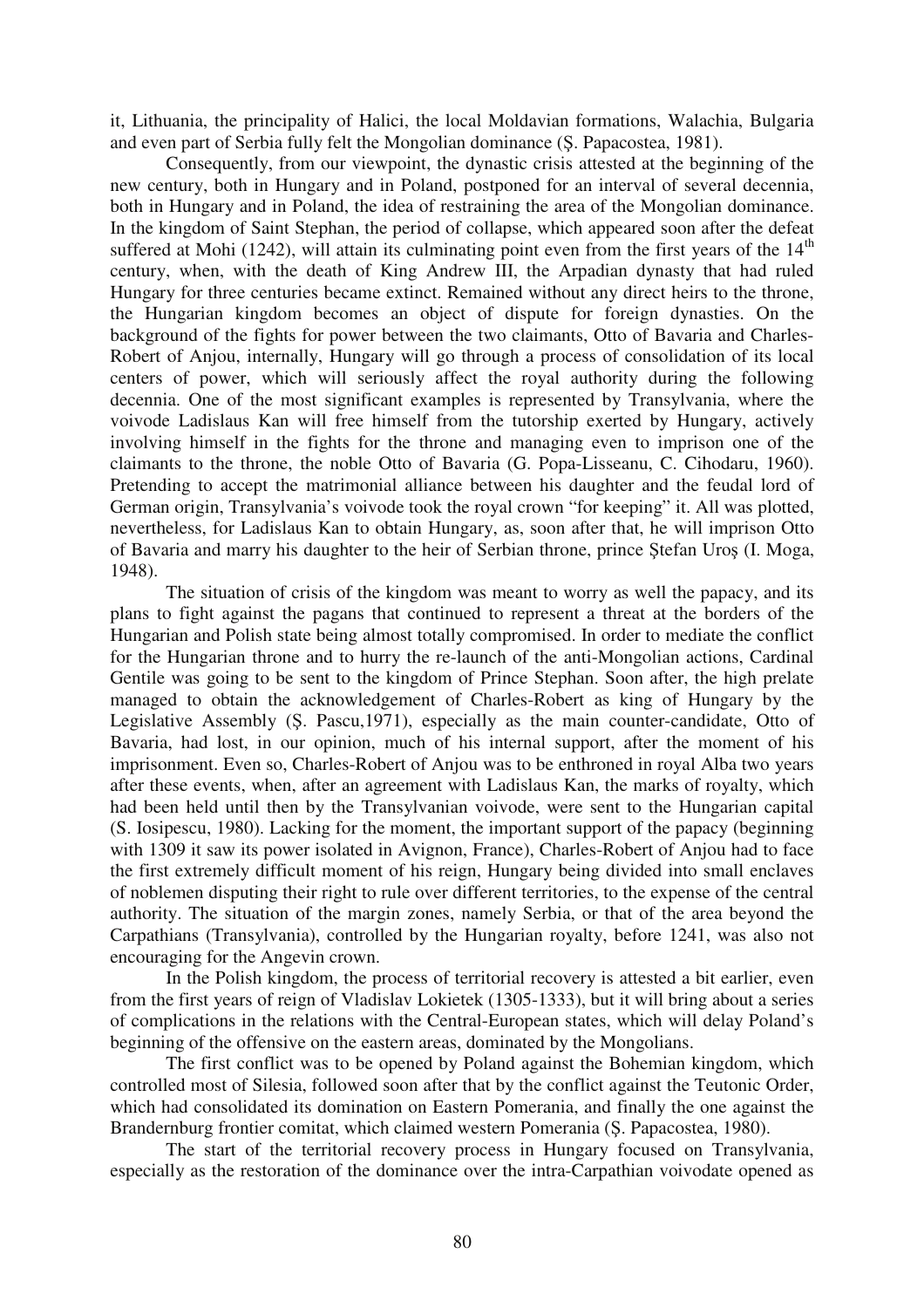well the perspective of recovering the territories south of the Carpathians, where the voivode Basarab I had managed to unify the already existing formations into a single political organism: Walachia. The offensive of the central power will be launched in 1311 against the most fervent contestant of the royal power, the noble Matei Csak, who, though not caught, will have to take refuge in Transylvania. In our opinion, this is how the Transylvanian voivodate became, at the beginning of the  $13<sup>th</sup>$  century, the last bastion of the discontent accumulated against the Angevin crown, a stumbling stone for the new dynasty that was leading Hungary.

The first important success of king Charles-Robert of Anjou was going to be recorded only in 1315, when he managed to remove voivode Ladislaus Kan from Transylvania, after a period during which there had been successive attempts to limit all the prerogatives he had held in the intra-Carpathian voivodate (S. Pascu, 1971).

The opening of the military hostilities sharpened the conflict with the nobles who had lost most of their privileges after the setting up of the Angevin dynasty. In the new political context, Transylvania became "the perfect ground" for the noblemen to launch a counteroffensive tacitly supported by some external powers. Most likely during the spring of 1316, the former high dignitary of Hungary, Iacob Kopasz and Matei Csak, together with the sons of the former voivode Kan and benefiting of a possible military support from Serbia and Walachia, started the noblemen's revolt meant to remove Charles-Robert of Anjou from the throne of Hungary.

The royal armies, under the command of the comitat leader Dousa, crushed this coalition with their categorical victory obtained at Debrein, which put an end to the noblemen's revolt once and for all. As a reward, the comitat leader Dousa will be given, in 1318, the title of voivode of Transylvania, adding to it during his leadership the counties of Bihor, Crasna, Solnoc and Satu-Mare, which had formerly been the property of the Borsas (S. Iosipescu, 1980).

The process of territorial recovery will be extended, after this moment, over Banat, where Charles-Robert of Anjou will instate his control over the fortified town of Mehadia (an important area at the Walachian frontier) and over the fortified town of Deva, annexed, using military force, during the year 1322.

As ruler of Mehadia, the Hungarian king will appoint one of his trusted men, the castle administrator Dionisie Szechy, as the man who was to tactfully control the already tense relations between Hungary and the Walachian state. The hostile attitude manifested by the kingdom of Saint Stephan towards the political union accomplished by Basarab I, south of the Carpathians, triggered from the start military conflicts on the border, on the line of the mountains Cerna and Mehedinți, sporadically mentioned as well by some Hungarian documents.

The conquest of Walachia became a strategically crucial objective for Hungary, having to be judged from a completely different perspective than the one encountered in many specialized studies. In our opinion, the main purpose of this action is neither determined by the conflict concerning the rule over Banatul de Severin, nor by the problem of the Hungarian suzerainty over certain territories on the right side of the river Olt. It should rather be judged strictly in the context of the plan to launch an offensive against the areas ruled by the Tartars, all the other reasons mentioned or not in the documents of the time coming next as importance. Looking at the events from this perspective, we consider that the instauration of a firm Angevin control over Transylvania and over the area south of the Carpathians ensured a more efficient defense on the eastern border of the kingdom and allowed, at the right moment, to start an action (in collaboration with Poland) in the territories dominated by the Mongolian force.

At the same time, for Walachia the danger became an imminent one, as Hungary was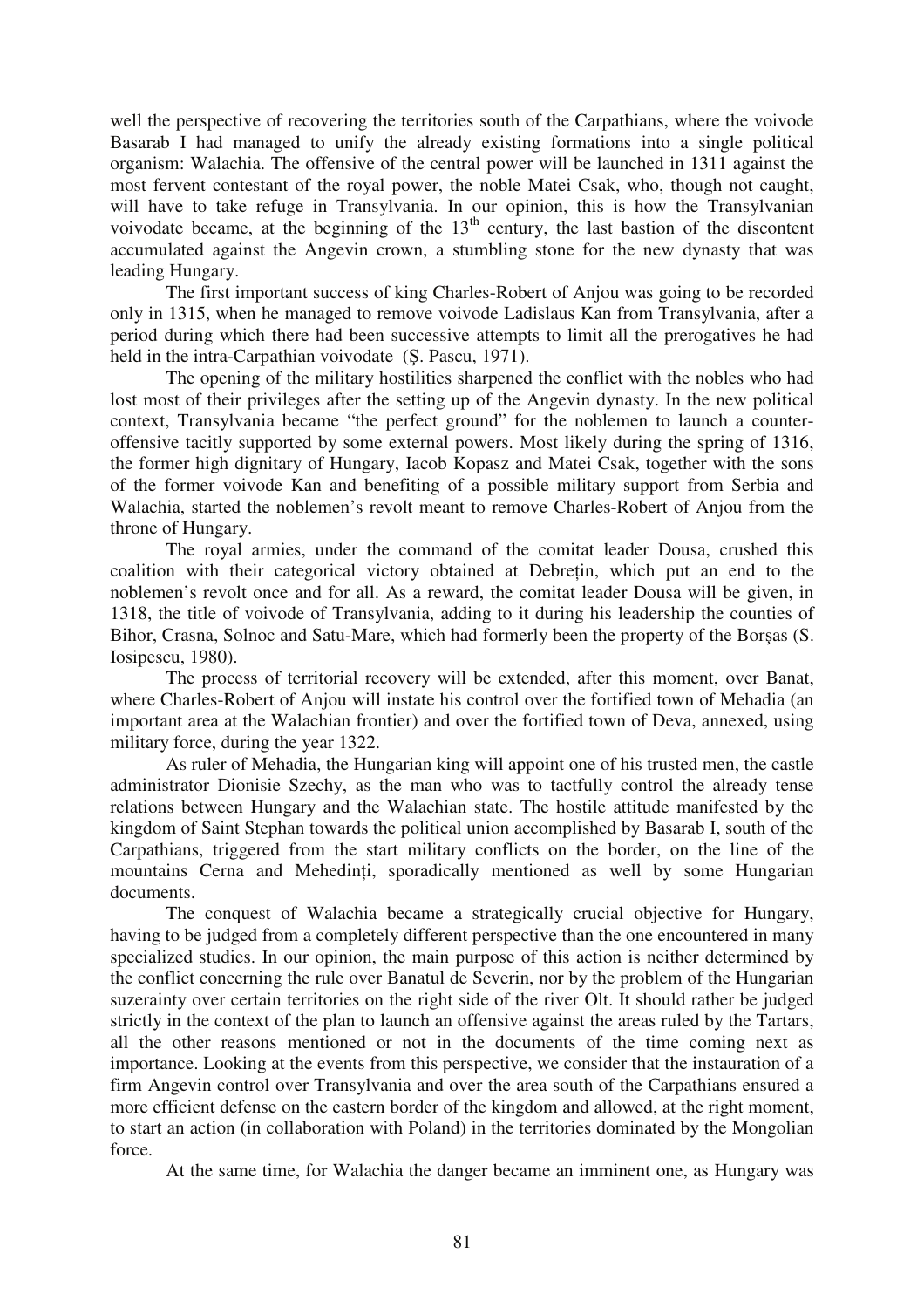approaching its borders, the only solution for the voivode Basarab I, externally, remaining the area south of the Danube, seeing that the area east of the Carpathians was not organized as a state and Serbia had received a significant blow in 1319 from the Angevin military expedition, which had led to the appearance of a Hungarian enclave: Banatul de Macva (M. Holban, 1980). The voivode Basarab I managed to give a strong retort to the Angevin expansionist tendencies soon after that, with an uncommon diplomatic ability, concluding a solid external alliance, in the area of Lower Danube, with the Bulgarian czardom. The death of the czar Gheorghe Terter II led to the coming to the throne of Bulgaria of the dynasty of the Sigmans. Speculating at his best these political changes, the Walachian voivode set up a treaty with the czar Mihail III Sisman, in 1323, this treaty having a marked military character. Though its provisions have not been found in any document, the later course of the events allowed the identification of a significant part of the conditions of this deal. So, while Walachia was to obtain support in case of an exterior attack, the Bulgarian czardom was to receive military aid for the recovery of the territories from Tracia that had come once more under Byzantine and Serbian domination.

Mihail III acted very rapidly in order to fulfill his goals, starting a raid against Tracia at the beginning of 1323, among its military forces under his command being mentioned both Walachian and Tartar groups.

The politics initiated by Basarab I, who prevented the Hungarian kingdom from starting an action south of the Carpathians, was completed as well by an initiative that may have come from Walachia as well, sporadically mentioned by some chronicles. According to these sources, the boundary regions of the kingdom, namely the zone of Mehadia, are invaded in 1326 by Tartar groups which, logically, in order to attack the respective territories, had to transit Walachia (M. Holban, 1980). The Tartar invasion, openly supported or not by the Romanian voivode, will lead Hungary towards the adoption of an attitude of conciliatorism in the relations with the state situated south of the Carpathians. In our opinion, it should be integrated in the border conflicts that preceded the installation of the castle administrator Dionisie in Mehadia and, for this reason, we cannot exclude the possibility that the attack may have had for a main purpose only the intimidation of the adversary, especially as the existence of a Bulgarian-Walachian alliance, in which the Tartar force had the possibility to get involved at the right time, was not something that the Hungarian kingdom could neglect.

The diplomatic initiatives of the Walachian state, regardless of the means they use, manage to stop the Hungarian action of territorial expansion, at a time when the Angevin crown had obtained important successes in the external politics. The only possibility for the Hungarian kingdom remained that of waiting for a favorable moment to attack Walachia, in order to totally annex this new political formation.

The plan of the campaign against the Wallachian state will probably be prepared starting with 1327, when the Hungarian court found out about the imminent expedition of czar Sisman in Macedonia, where an important Walachian participation was expected as well. The choice of Basarab I as part of the possible alliance concluded among the Byzantine emperor, Andronic III, and the Bulgarian czar, Şişman, in order to recuperate the Macedonian territories that had become the property of the Serbian king, Stefan Uros III, must be regarded most reticently, as neither the Serbian, nor the Bulgarian chronicles mention any Walachian participation in the campaign started in the summer of the year 1330.

The diplomatic qualities for which the Walachian voivode had been remarked make us consider that he preferred to adopt a prudent attitude in this conflict, especially as Hungary's plans to launch an offensive in Walachia could not have been completely unknown to him. Under these circumstances, sending important military forces in the faraway Macedonia would have obviously endangered the very existence of the freshly created state.

On July 18, 1330, about two weeks after the campaign started, near Velbujd, the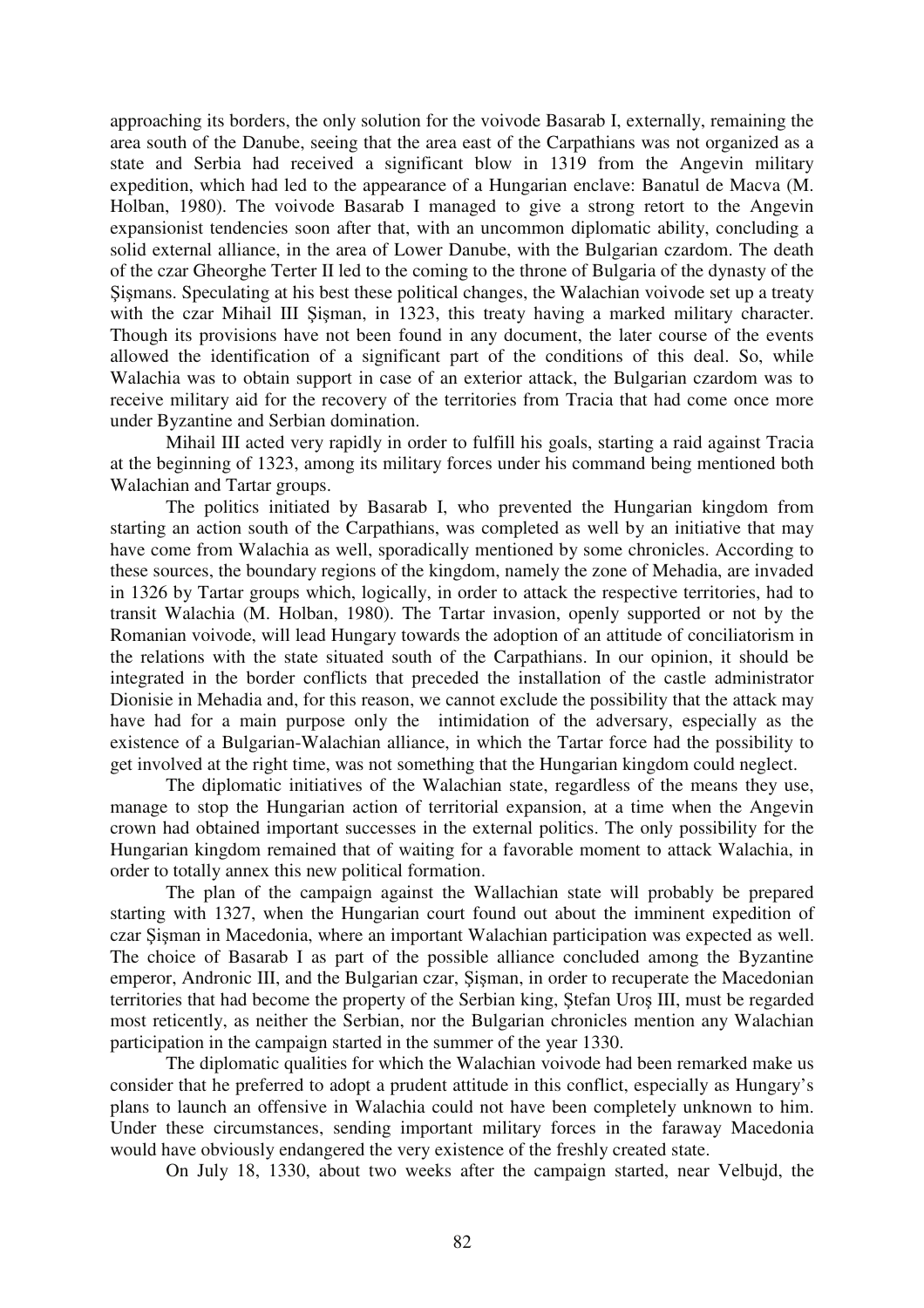Bulgarian army is attacked; the offensive of the French mercenaries and of the Serbian troops proves to be decisive, and in the terrible clash is killed even the czar Mihail III himself.

The important battle opened extremely advantageous perspectives for Hungary, which now had the possibility to launch an attack on the Walachian state that had remained, after the defeat of the Bulgarians, without the external ally it would have needed in order to counteract the Hungarian expansion plan.

Even though the Romanian historiography accredited for a long time the idea that the Hungarian action was motivated by the fact that the Walachian voivode had joined the region of Banatul de Severin to Walachia, in our opinion, the attack on Walachia should be included among the actions that were part of the Hungarian and Polish kingdoms' plan to restrain the area of Tartar domination, especially as this goal is one of the main concerns of the external Hungarian politics during the first half of the  $14<sup>th</sup>$  century.

When the Hungarian military campaign against Walachia began, the complications from Central Europe were playing a just as important role for Hungary. In 1327, the Polish king, Vladislav Lokietek, started the offensive against the Teutonic Order, his main target being to restore his domination over Pomerania. The conclusion of the alliance between the Teutonic Order and the Bohemian kingdom, in 1329, was a source of danger not just for Poland (which so became unable to face the new concentration of military force), but also the action of undermining the Tartar power in Eastern Europe in which the Angevin crown was interested.

Judging the facts from the perspective of these events, which have not yet been discussed by our historiography when trying to determine the reasons why the attack south of the Carpathians took place, we consider that the Hungarian kingdom needed to bring under submission the entire Walachian state. Getting closer to the mouths of the Danube, which were dominated by the Mongolians, would have created a considerable advantage for Hungary, while an instauration of the Hungarian power in Walachia, corroborated to a successful offensive of Poland in Galitia and Podolia would have endangered even the Tartar domination in the Moldavian area.

Based on the above considerations, the sacrifice made by king Charles-Robert in 1330, just before the campaign against Walachia, when he gave Poland a help of 8000 men to continue the fight against the Teutonic order appears more logical and justified (E.C.Lăzărescu, 1935). All this data explain much more clearly why the Angevin campaign continued after the occupation of Banatul de Severin, as the king's desire to submit the entire state situated south of the Carpathians can be understood, in our opinion, as an attempt to create, in all the extra-Carpathian area, a "buffer" zone in front of the Tartar incursions towards Hungary.

The failure of the military campaign from Walachia can have multiple reasons, but we think that these reasons should be looked for in the hasty preparation of this action (after the defeat of the Bulgarian czardom at Velbujd), in the fact that the territory was unknown and in the moment chosen in order to launch the campaign (the beginning of the cold season). Finally, all these mistakes led to the defeat suffered at Posada (November 9-12, 1330) whose proportions are those of a great disaster only from the perspective of the human losses suffered by Hungary and of the external prestige of Hungary, affected following the terrible clash. Otherwise, politically, this failure is just a relative one, as the Hungarian kingdom continues to hold an extra-Carpathian area, Banatul de Severin, from where the offensive could be started over again. Later on, this aspect will be speculated to the maximum by the new Angevin king, Lewis I, who will know how to take advantage on the situation of diplomatic isolation Romania found itself in after 1330.

From the viewpoint of the international relations, the defeat suffered by Hungary in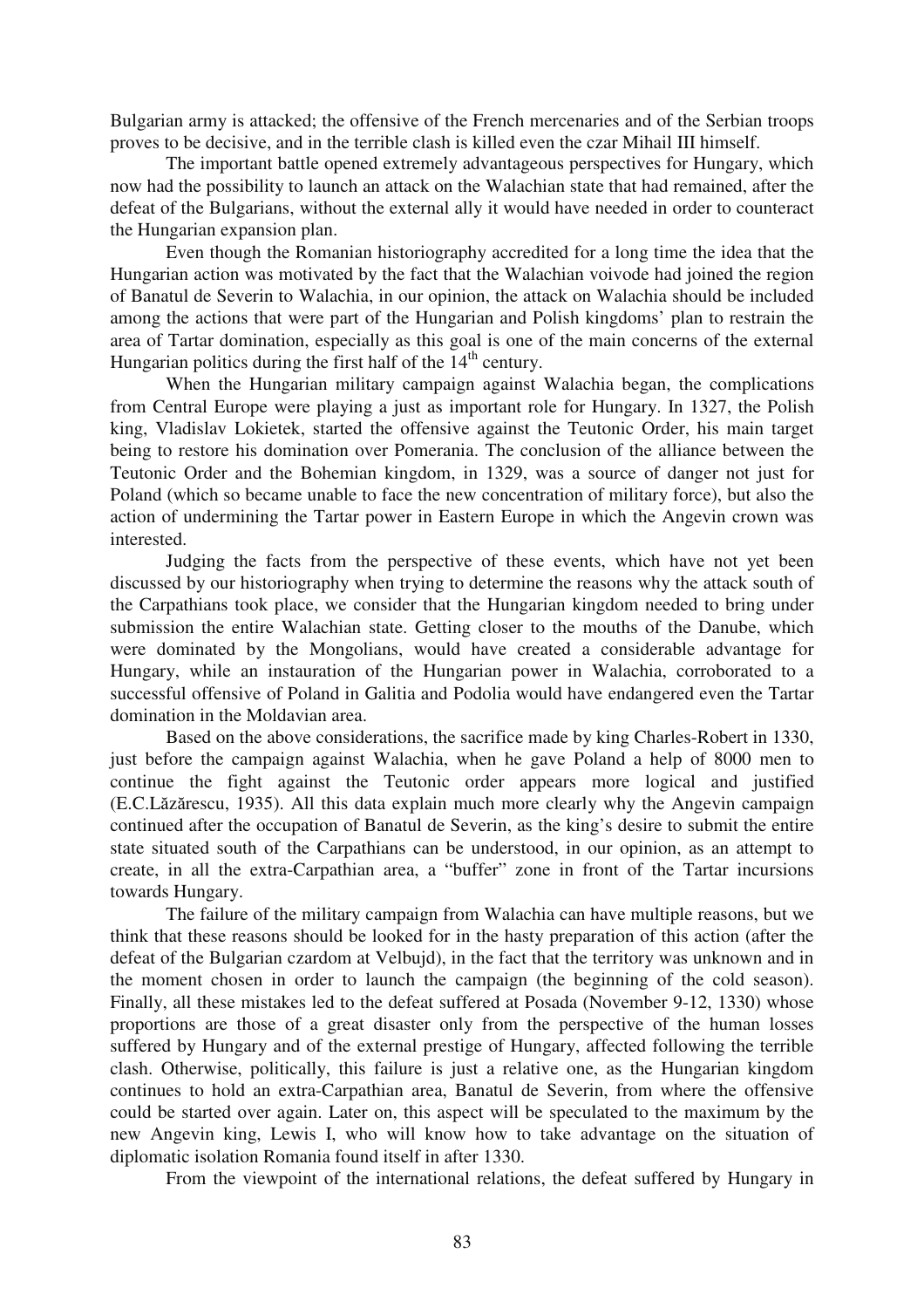Wallachia determined the Hungarian crown to adopt a defensive politics, acting especially in order to consolidate the relations with Poland in order to launch an ample action against the Tartar power. However, in the third decennium of the  $14<sup>th</sup>$  century, the Hungarian politics will not be able to give its external plans enough coherence to put into practice the stipulations of the treaties and agreements concluded with the Polish kingdom, whose aim was the expansion eastwards.

The victory obtained by the Polish kingdom in front of the Teutonic order at Plowce, in 1331, did not lead to a breaking of the force balance formed following the Bohemian-Teutonic alliance in 1329, especially as Vladislav Lokietek's main ally, Charles-Robert of Anjou, seemed more and more preoccupied to organize a new military campaign against the "unfaithful" voivode Basarab I.

The death of the Polish king led to a totally different optics for Poland in its external politics. Cazimir III, the son of the former king, got to the throne in 1333, his principal goal being the reconciliation with the Teutonic order, Bohemia and the border comitat of Brandenburg. Under the impulse of Hungary, the new member of the dynasty gave up recovering the territories of Central Europe, choosing the Eastern expansion instead ( Papacostea, 1980).

In our opinion, both for Poland and for Hungary, a change of direction in their external politics was absolutely necessary as the dynasty member Cazimir III did not have enough military force to destroy the Teutonic-Bohemian alliance that was blocking the kingdom in the area of the Baltic Sea, and, after the astounding defeat suffered in Walachia, the Hungarian state needed to demonstrate that it continued to remain the most significant power in Central and South-Eastern Europe, the main pillar in the battle against the Mongolian power.

The main important diplomatic measure was to be taken in 1335, at Wyzsegrad, when the first preliminary discussions concerning the Russian czardom Halici-Wolhynia took place. The crisis from Minor Russia directed the attention of Hungary and Poland, the most powerful states from Central and Eastern Europe, towards these territories. Yet, the status of Halici was extremely complex, as it was paying tribute to the Golden Horde; consequently, any action directed against it would have given birth to a significant conflict with the Mongolian forces. Moreover, under the leadership of khan Uzbek, the Tartars remained a terrible force, their invasions being devastating both for the Catholic powers of the area and for the Byzantine Empire. However, controlling South-Western Russia remained a major strategic objective for Poland, as the powerful kingdom was capable to stop in this way the numerous Tartar invasions aimed at it, many of them supported by the Russian princes incapable to oppose the Mongolian leadership (V. Spinei, 1982). This conglomerate of powers having interests in this area will be joined by Lithuania, pagan at the time, claiming in its turn the right to rule the Russian princedom.

The new encounter between Cazimir III and Charles-Robert of Anjou which took place in Wyegrad as well, in 1338, was going to hasten the unfolding of the events. The alliance between Hungary and Poland will be completed by the adhesion of the main political leader of the area, namely the prince Boleslav of Mazovia, to the new treaty signed by the two powers. His presence to these negotiations represented an extra guarantee for the fact that Halici was to be submitted in the future, especially as certain blood connections allowed Cazimir the Great to hope that he might occupy the throne of Halici. That treaty may have contained as well the first secret stipulations related to the succession to the Polish crown. So, the Polish king took upon himself, in case he had no male inheritors, to cede the rights over Poland to one of the sons of Charles-Robert of Anjou. This system of alliance relied, as we can see, on a huge political compromise, Hungary giving up any kind of rights over the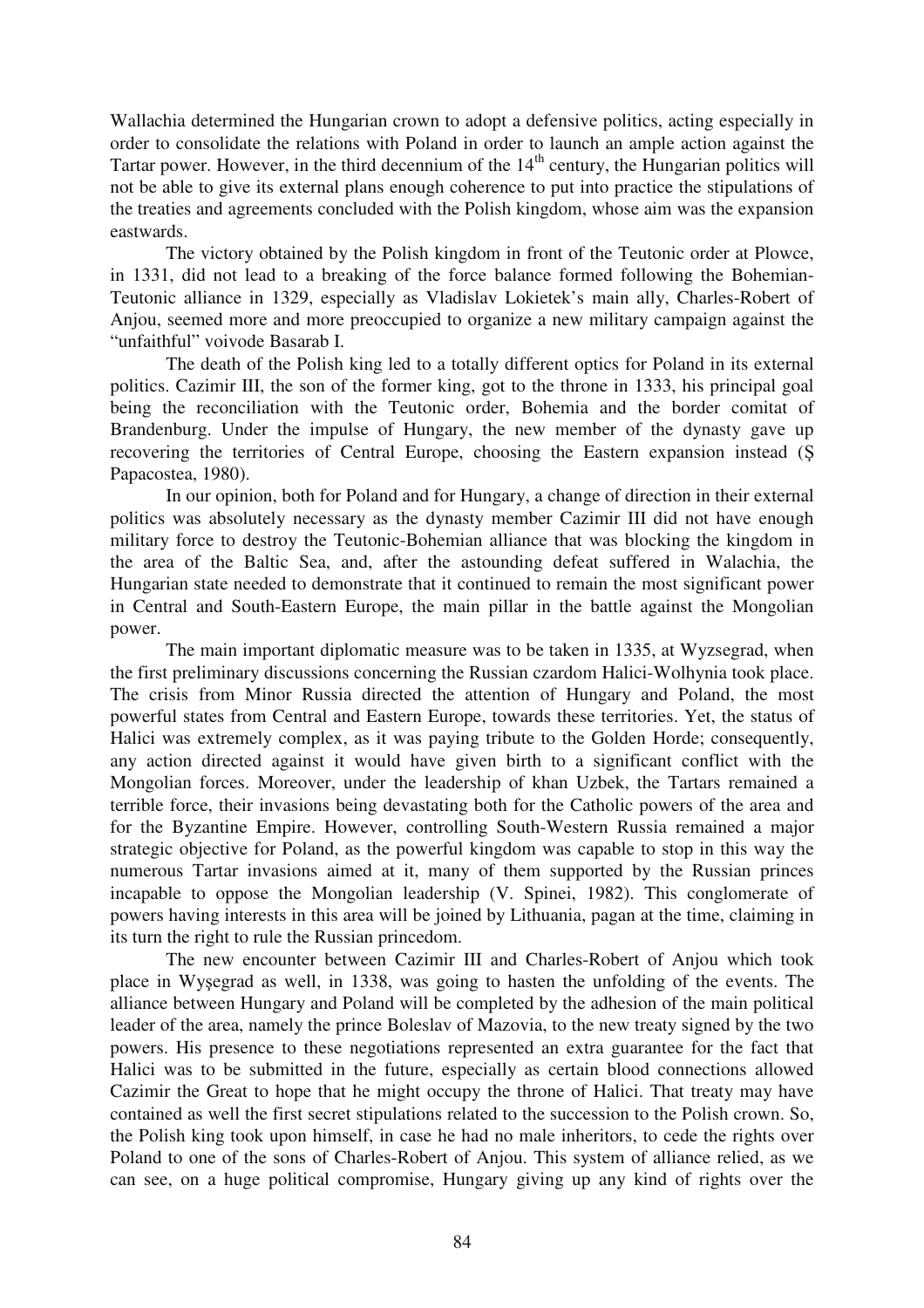territories that were part of the princedom Halici-Wolhynia, but obtaining certain promises concerning the occupation of the Polish throne.

In this context, the much-disputed correspondence between Charles-Robert of Anjou and the pope Benedict XII, in 1338, has a real basis which, in our opinion, should be reconsidered in specialized studies (S.S. Gorovei, 1997). Beyond the "pompous" declarations according to which Hungary has been waging an uninterrupted war against the pagans and the Orthodox schismatics \*, we can demonstrate, based on this document, the much more offensive attitude of the Hungarian kingdom, prepared for starting an ample action concerning the areas controlled by the Tartars (who were pagans) and for subordinating the Halician feudality (whose faith was Orthodox).

The position of prince Boleslav and his possible conversion to Catholicism were going to give birth to deep internal discontent; as a consequence, the local boyars set up a plot following which the Russian leader was assassinated on April 7, 1340. The act itself gave Poland enough reasons to intervene for the occupation of Halici and Wolhynia. Just 9 days after the assassination of the Russian prince, Poland and Hungary launched a combined attack in southern Russia, which indicates the fact that the military action had been prepared, very minutely, long before, and it had been dictated only partially by the disappearance of Boleslav of Mazovia.

The inefficiency of the campaign started following this assassinate was given mainly by the lack of support from the part of the local elements, as the Russian boyars supported the Lithuanian prince Lubart to the throne (V. Spinei, 1982). The removal of the Polish-Hungarian army was only temporary, as king Cazimir III organized a new large military intervention at the beginning of the summer of 1340, by which he managed to occupy the Russian princedom for the second time. Among these coordinates we find as well the deal of the Russian landed gentry with the Mongolian forces who, in their turn, had distinct interests in this region. The great khan Uzbek, though at the sunset of a glorious reign, could not be indifferent at the loss of Halici, a territory that had paid tribute, until then, to the Golden Horde, an important source of revenue for the Mongolians.

The concerted reaction of the Tartars and of the Russians chased the occupying troops and, above all these, Poland saw itself obliged to face an important Mongolian invasion in the south, where significant efforts will be made to push back the pagan hordes. The devastating action triggered the papacy's reaction as well, which, through the voice of Benedict XII, asked for the organization of a great crusade against the pagans and the unbelievers, in this case the name pagans being used to designate the Lithuanians \*\*.

Under the circumstances of these never ending confrontations, the idea of a compromise between the Polish king and the Russian boyars made its presence felt even more acutely, and so it was put into practice in 1344. The boyars of Halici understood that no other power will listen so carefully to their demands and for this reason, with the price of the loss of their nationality but with the guarantee of keeping their privileges, they accept the compromise with Poland (B.D. Grecov, 1950). The dynasty member Cazimir III was acknowledged through this act as suzerain over the princedom of Halici-Wolhynia in exchange for the political and religious autonomy and for the acceptation of boyar Detco as representative of the king in the territory (S. Papacostea, 1980).

Certainly, Poland's diplomatic successes were made simpler, to a significant extent, by the events of the year 1342, which brought important changes in the external relations from this part of Europe. The death of khan Uzbek and that of the Hungarian king Charles-Robert of Anjou opened unimagined perspectives, during a first stage, for the re-launch of the plan of restraint of the area dominated by the Tartars. However, their actions ran the risk of being seriously compromised or even totally stopped by the events that were taking place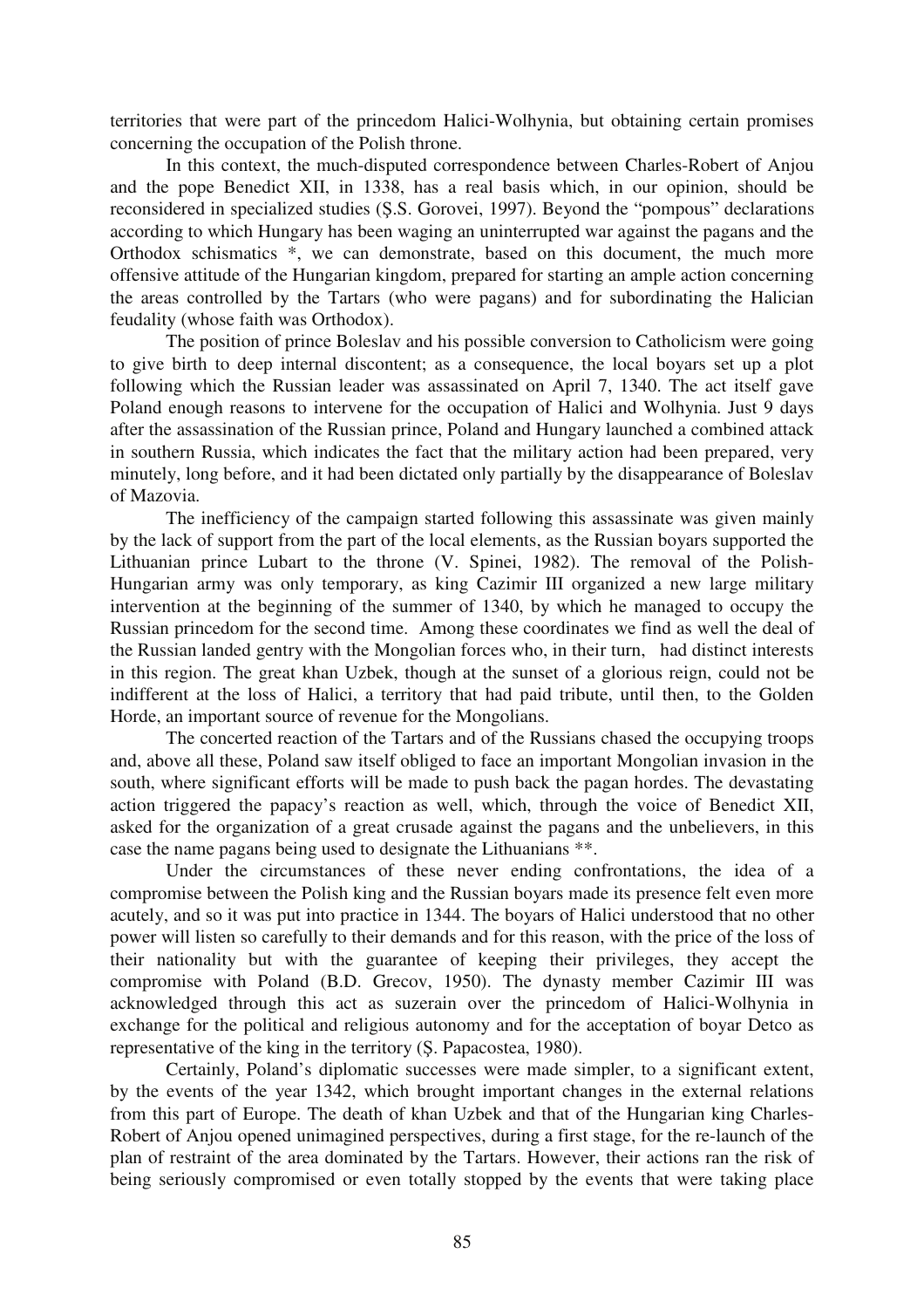inside the Golden Horde. Here, the inheriting prince Tinibek, according to certain opinions, showed himself willing to accept the Catholic religion. The adoption of Christianity by the highest Mongolian dignitary would have automatically led to changes in the directions promoted by the papacy, in close connection with the Catholic kingdoms of the area (S.S. Gorovei, 1973). The assassination of this inheriting prince by his own brother indicates, however, clearly, the opposition faced by such a measure in the Mongolian state.

The disappearance of khan Uzbek marked, in a general sense, the beginning of the process of decay of the Golden Horde. Preoccupied both with the European and the Asian problems, the great khan had managed to give consistence to his large dominion at the same time administratively, politically and economically (B.D. Grecov, A.I. Iacubovschi, 1953). The process of state decentralization, the clash between different noble groups, and especially the politics begun by the new khan Djonibek, aiming to consolidate Islamism and the extension of his dominion in the Middle East (by including Azerbaijan) led to a weakening of the positions held in the European area, a weakening of which Hungary and Poland tried to take advantage. So, while the Mongolian power adopted in the European area more and more defensive politics, the Hungarian kingdom, in full expansion by then, found the necessary force to recommence the offensive actions interrupted for several decennia.

In our opinion, the new Hungarian king, Lewis I of Anjou, understood, despite his young age, that in order to break the Mongolian block, it was necessary to attract on the diplomatic level the countries situated in front of the Tartar demarcation line, extending from the steppe situated north of the Black Sea to the Lower Danube. The most advantageous for Hungary seemed to be the regulation of its relations with Walachia, a state that was going through a period of crisis externally, after the battle from Posada. At the level of the internal leadership, the situation was extremely delicate for the young Walachian state, a part of the prerogatives related to power having been, probably, passed on by Basarab I to his son, the inheriting prince Nicolae Alexandru. Moreover, after 1340, the Golden Horde had taken control over the corridor of the steppe up to Vicina, 200 miles upstream from the mouths of the Danube, and consequently menaced Walachia more and more directly (S. Iosipescu, 1983).

In the year 1343 or 1344, a meeting between Lewis I of Anjou and the associatevoivode, Nicolae-Alexandru, tooks place, through which Walachia resumed its diplomatic relations with Hungary and assumed to maintain a neutral position in case of a future Hungarian-Tartar military conflict. The rapidity of the conclusion of this act by the dynasty member Lewis I proves how .important it was for him; Lewis I shows his willingness to give up the strong tensions of the past only in exchange for the recognition of a formal vassality.

However, the act itself marks the end of a process for the young Romanian medieval state, a long process marked by the numerous distinct interests of the great surrounding powers, which finally led to the acceptance of Walachia as one of the states of Central and Eastern Europe.

*Translated by Cerasela Enache* 

\* DIR, C, 3/XIV, p. 499. \*\* Hurmuzaki, Doc., I, p. 658-660.